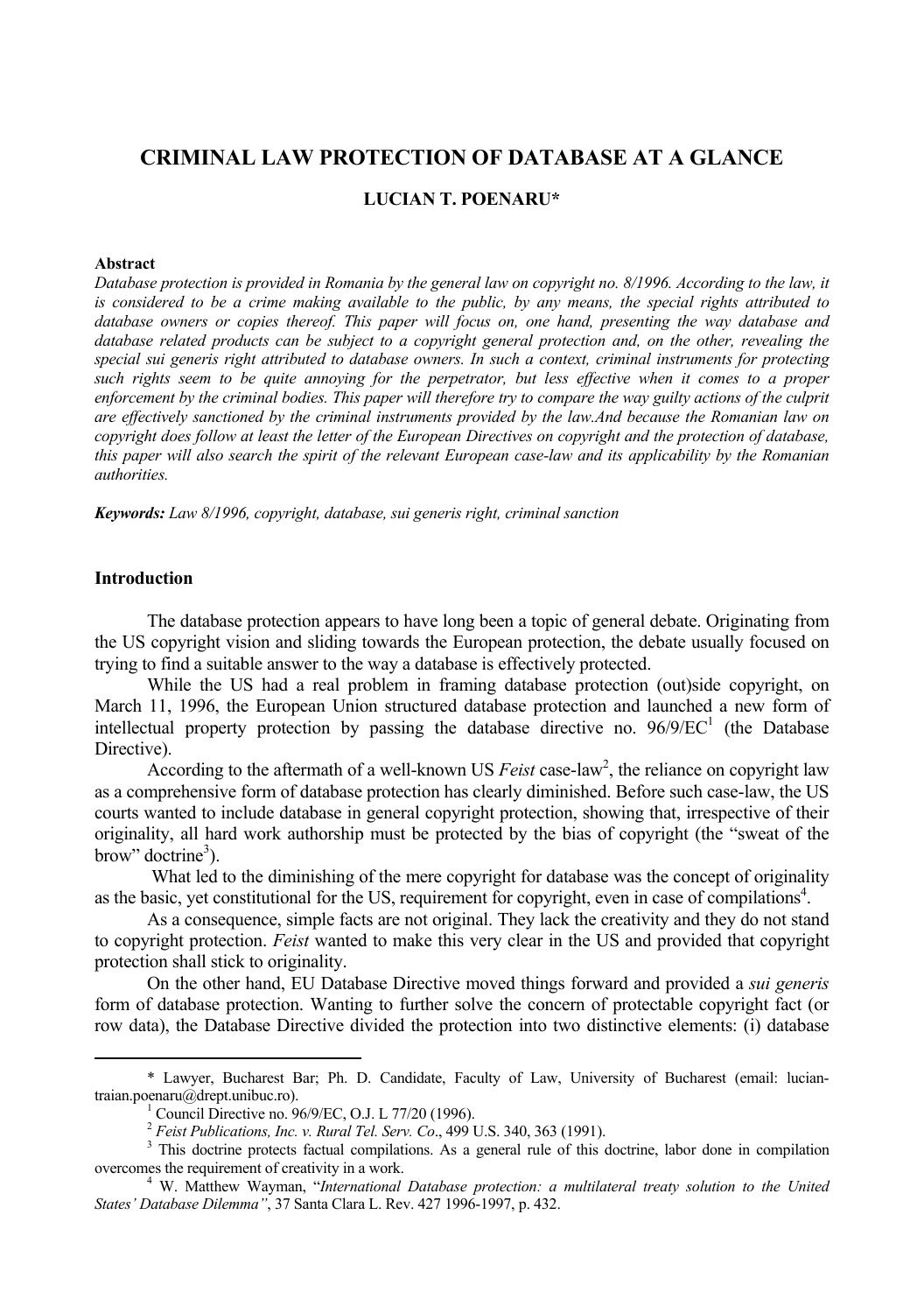shall be protected under copyright law to the extent that the selection and arrangement of the data is original, and (ii) database shall be protected by a special *sui generis* right against the unfair extraction of all or a substantial portion of the database's contents.

In fact, the Database Directive has it all. It protects both the original format and unoriginal data within a database.

In this context, Romania fully benefits from the (clear) protection provided by the Database Directive. And because joining the EU in 2007 required some amendments to the internal laws, the Romanian law 8/1996 on copyright and related rights (the Romanian Copyright Law) did copy the "facts" of the Database Directive in a less "original format".

As such, Romania provides a distinctive protection to database on both copyright and special *sui generis* rights, making the best out of such protection, even by pure criminal protection. It goes without saying that "database" refer not only to paper based compilations but also to electronic databases; the latter being a collection of information stored so that they can be selectively searched and the desired information retrieved using a computer<sup>5</sup>.

But is such criminal protection of database proper for the economical and/or money needs of the right holders? This paper will try to argue this question presenting both the way database is protected against copyright crimes (I), as well as against criminal infringements to the special *sui generis* rights (II). The criminal liability for database rights infringements becomes important especially in relation with the Romanian efforts to have general copyright protected by all means. Such efforts were visible before Romania joining the EU and were slightly tempered after 2007.

Because database criminal protection in Romania was poorly debated, this paper will try to shortly present the implications of such a criminal protection in this domain.

# **I) COPYRIGHT PROTECTION FOR DATABASE FORMAT. PROTECTING DERIVATIVE WORKS**

This section will firstly define databases and place them in the general concept of copyright (A), showing then the way criminal copyright protection stands for database infringements (B).

### *A) Placing database in general copyright*

As a general rule, all databases consist of two basic elements: the selection and arrangement of data and the data itself<sup>6</sup>.

According to the Database Directive, "database" means a collection of independent works, data or other materials arranged in a systematic or methodical way and individually accessible by electronic or other means<sup>7</sup>. The Database Directive does not apply to computer programs used in the making or operation of databases accessible by electronic means<sup>8</sup>.

Moreover, as per the Database Directive, "the term <database> should be understood to include literary, artistic, musical or other collections of works or collections of other material such as texts, sound, images, numbers, facts, and data. [I]t should cover collections of independent works, data or other materials which are systematically or methodically arranged and can be individually accessed. [T]his means that a recording or an audiovisual, cinematographic, literary or musical work as such does not fall within the scope of the Directive"<sup>9</sup>.

 $rac{1}{5}$  Terry M. Sanks, *"Database protection: national and international attempts to provide legal protection for databases"*, 25 Fla. U. L. Rev. 991 1997-1998, p. 992. 6

W. Matthew Wayman, see *supra* note 4, p. 431. 7

 $^7$  Art. 1 para. 1 of the Database Directive.

<sup>&</sup>lt;sup>8</sup> *Id.* para. 2.

<sup>&</sup>lt;sup>9</sup> *Id.* recital point 17.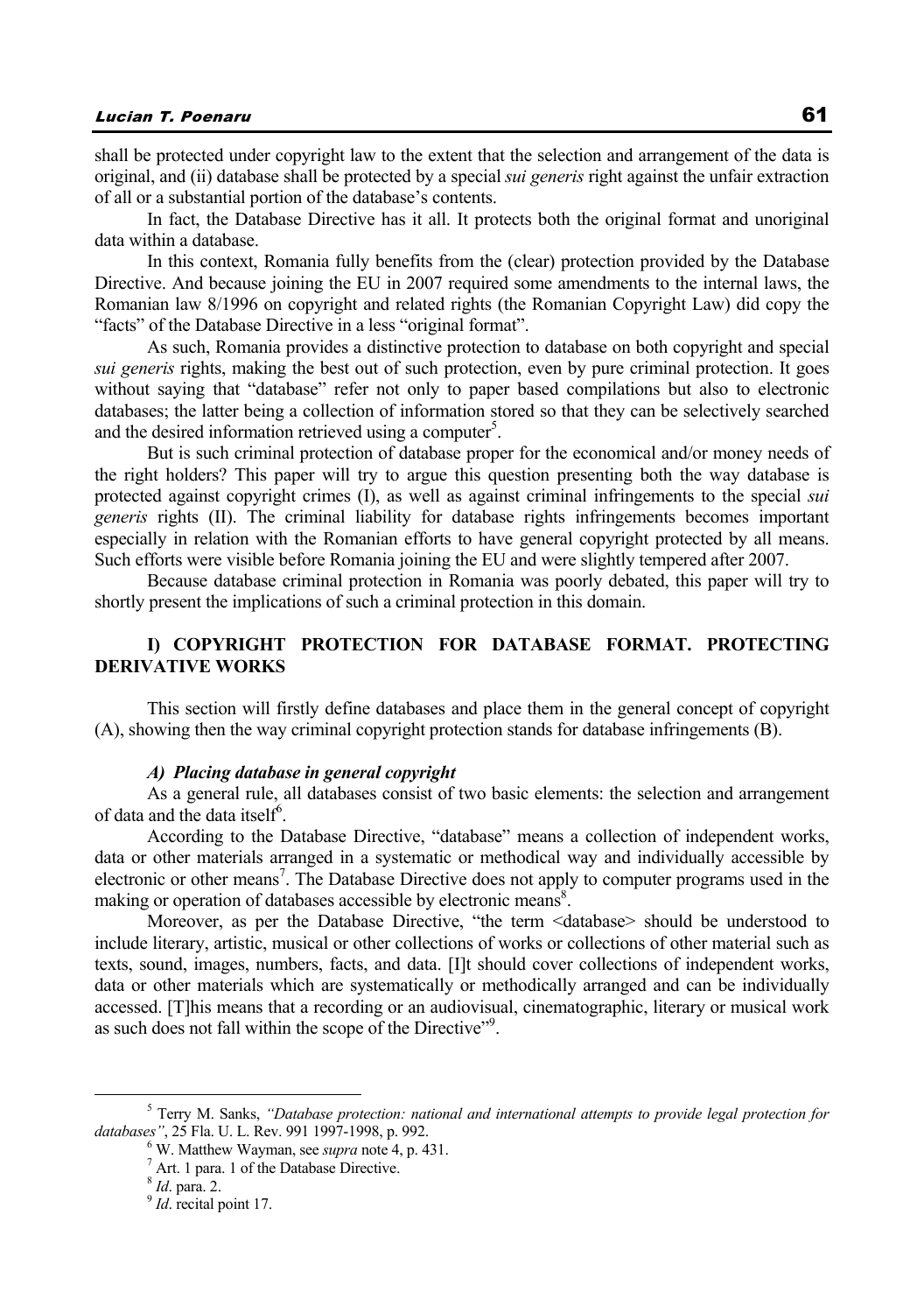The above definition appears to be broad enough to provide protection to any sort of compilation. Because there are no limits to the medium of the database, any compilation should be protected under the Database Directive.

On the other hand, the Romanian Copyright Law defines the database (in translation) as a compilation of works, data or other independent elements, protected or not by copyright or related rights arranged in a systematic or methodical way and individually accessible by electronic or other  $means<sup>10</sup>$ 

At a glance, one could say that the above provision related to database in the Database Directive and the Romanian Copyright Law is similar. In fact, it is identical, making it easier to understand the rationale behind the Romanian legislator's intentions.

As per the provisions of the Romanian Copyright Law, database is expressly a subject to the pure copyright protection. According to the law, all derivative works (compilations) are considered to be protected by copyright but only as it regards the way the material is selected or displayed<sup>11</sup>.

As a consequence, all compilation of work is protected in Romania by copyright, provided that the selection and arrangement of data forming the database is original, therefore representing the author's own intellectual creation. Thus, the Romanian copyright retakes once again the general principles laid down by the Database Directive.

On the other hand, the Romanian law provides that it shall not be subject to copyright protection the simple facts and data. Consequently, data is not protected, even though it is included in a compilation or data base.

Protecting database by copyright is therefore possible provided that the database is what the Romanian law on copyright calls *derivative work*. Database will be a derivative work if it is original by the way the data is selected or displayed and it will be legal to create such derivative work if the author (or the right holder) agrees to such a work.

This is why article 13 of the Romanian Copyright Law provides that one of the patrimonial rights of the authorize or to prohibit third parties the making of derivative works<sup>12</sup>.

It seems to us important to note that the provisions related to derivative work in the Romanian Copyright Law are at least confusing as it regards the way such (original) work can be made. As mentioned above, derivative works can be made (and once made, will be protected by copyright) only *if they do not prejudice the rights of the authors* of the original (prior) work<sup>13</sup>. Such derivative work will always refer to another original work, because the law expressly requires this.

On the other hand, the same law provides that it is up to the author (or the right holder) to authorize or to prohibit the creation of derivative work. As such, it can result that derivative works can be made only if there is an authorization from the author (or the right holder) of the work based on which the derivative work was performed.

It results from the above that not having the consent of the author of the original work creates a legal presumption that the rights of the latter author were damaged by the simple creation of the derivative work. The law, therefore, cannot imagine a situation in which the database resulted following a compilation of copyrighted data can be made (in such a way that constitutes a new original work) without prejudicing the patrimonial rights of the author by not requesting the latter's consent.

We, do, however imagine such situations which basically refer to any data compilation of artistic work (i.e. movies) duly arranged in a systematic or methodical way and individually accessible by electronic or other means.

<sup>&</sup>lt;sup>10</sup> Art. 122<sup>1</sup> para. 1 of Romanian Copyright Law.<br><sup>11</sup> *Id.* art. 8 let. b).

<sup>&</sup>lt;sup>12</sup> *Id.* art. 13 let. i). <sup>13</sup> Art. 8 of the Romanian Copyright Law.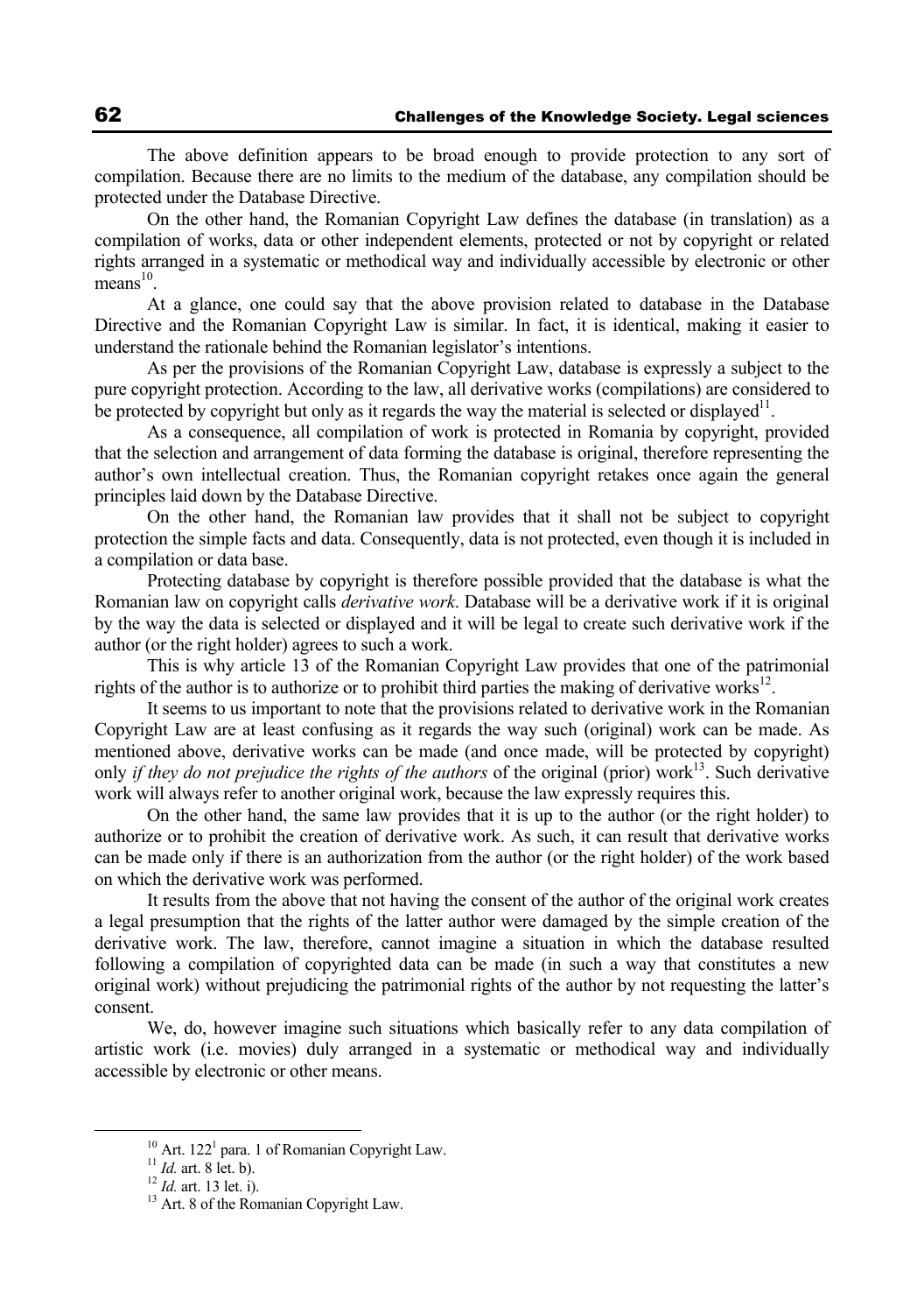# Lucian T. Poenaru 63

It is therefore difficult for us to understand why in such an example one would need the consent of the authors of the respective work that was compiled or how are such databases prone to prejudice the right holders if they are, for instance, used in a private environment (i.e. my movie database, creatively organized and arranged), or even made public, as a creatively new work (in all cases, without including the copyrighted content, i.e. the movies themselves).

The relevant legal literature<sup>14</sup> timidly tried to detail the dependence of the prior original work to the derivative work<sup>15</sup>. According to such literature, in case of derivative works, the originality criteria for the derivative work can absolutely be fulfilled only if the dependence of the derivative work to the original work was maximum, meaning that without the original work, the derivative work could not have been created. This is the classic example of literature (the original book) and a booklet about a book (the derivative work).

We do agree that in the above example, the consent of the author for producing the derivative work is essential, since without the original, the derivative would not have existed (as such).

On the contrary, if the original work was just a support to the derivative work meaning a simple impulse to create a (separate and original) work, the latter, even though derivative, will not require the consent of the first original work. This is why we consider that an original and highly creative database about movies in a library, for instance, would not require the consent of every right holder that can, at some point, exist in the library.

Database will also be subject to protection by copyright if the raw data was public and free and was arranged in such a way that is creative and original. There is case law<sup>16</sup> on the subject. The typical example refers to public data available on the internet (i.e. site names on different subjects). If one would compile such data in a format that is by far original, creative, easy to reach, etc, the resulted work will be derivative and will be subject to copyright protection.

The copyright database protection is of utmost importance in respect of the criminal liability as it will be shortly detailed.

#### *B) General criminal database protection*

Facing criminal charges for copyright infringement is something not out the blue anymore. The criminal liability for copyright infringement was mainly envisaged back in 2004 by the Directive 2004/48/EC of the European Parliament and of the Council of 29 April 2004 on the enforcement of intellectual property rights (Directive  $2004/48/EC$ )<sup>17</sup>.

According to the Directive 2004/48/EC, "without prejudice to the civil and administrative measures, procedures and remedies laid down by this Directive, *Member States may apply other appropriate sanctions in cases where intellectual property rights have been infringed<sup>18</sup>* (emphasis added)".

And because the same Directive 2004/48/EC observed that infringements of intellectual property rights appear to be increasingly linked to organized crime<sup>19</sup>, the only other appropriate sanctions legislators could think of were the criminal ones. Moreover, it was also noticed that the increasing use of the Internet enables pirated products to be distributed instantly around the globe. Approximation of the legislation of the Member States in this field is therefore an essential prerequisite for the proper functioning of the internal market.

 <sup>14</sup> Viorel Roş, Dragoş Bogdan, Octavia Spineanu-Matei, *"Copyright and related rights. Treaty"*, All Beck Publishing, Bucharest, 2005 p. 173.<br><sup>15</sup> Yolanda Eminescu, "*Tratat de proprietate industriala*", vol. I, Ed. Academiei, 1982, p. 87.<br><sup>16</sup> Cass. Fr. Criminal Section, November 27, 1869 in Viorel Roș, Dragoș Bogdan, Octavia

*supra*, note 14, p. 184.<br><sup>17</sup> O.J. L 157, 30.4.2004.

<sup>&</sup>lt;sup>18</sup> Art. 16 of the Directive 2004/48/EC.

<sup>&</sup>lt;sup>19</sup> Recital 9 of the Directive 2004/48/EC.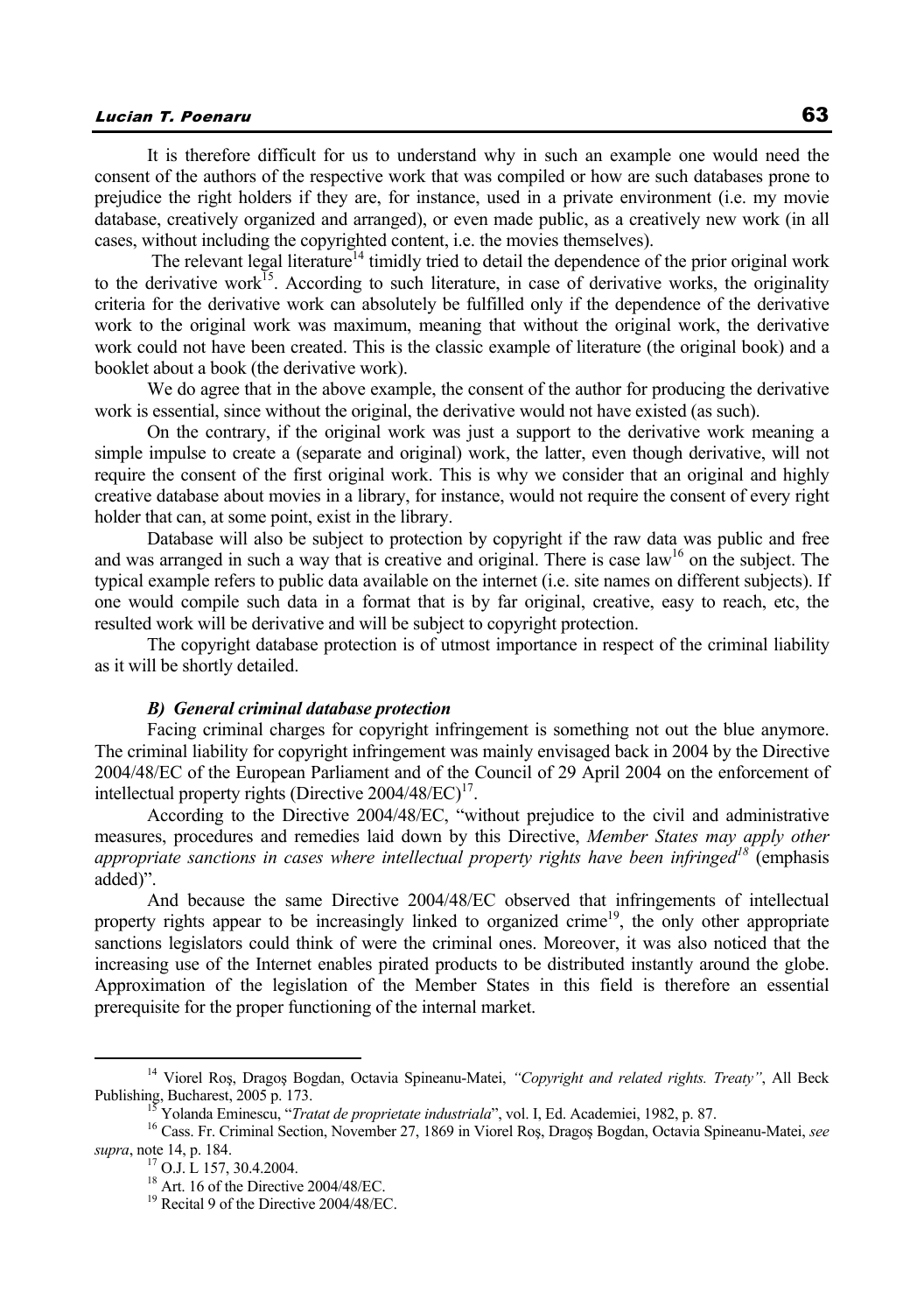As a consequence, Member States did regulated (in)appropriate criminal sanctions for intellectual property rights infringements. For the scope of this paper, we will focus only on those criminal sanctions related to copyright and, in particular, to copyright database criminal protection as provided by the Romanian Copyright Law.

At a small glimpse on how the criminal protection of copyrighted database works in Romania, we will notice that, according to the Romanian Copyright Law, it is considered to be a criminal offence<sup>20</sup> and will be punished with imprisonment ranging from one month to two years or with a fine, (with relevance for this paper) any performance of a derivative work, without the authorization or consent of the relevant right holder<sup>21</sup>. Because a database is a derivative work according to the law, the felony will be applicable to such databases.

As detailed above, the relevant right holder has the patrimonial right to authorize or to consent to the making of a derivative work. As such, infringing that particular right of the author, meaning the making of a database based on the original work without the consent of the author, will be considered a criminal offence and will be punished in accordance with the law.

Keeping in mind our examples above, it is, for us, strange how easy the legislator went for a criminal liability with a case-by-case situation, creating only the ground general rule for the liability, without any exception. It would have been however more strange if we would have found relevant case-law in Romania on the particular issue. The reality is that such a criminal copyright liability for third parties creating a database without the consent of the author of the original work is excessive and, if not properly interpreted, can lead to serious misjudging.

What it is protected by criminal instruments is not the creativity of the selection and arrangement of the data, but the mere infringement of one patrimonial right of the author (or the right holder) of an original work. This is why the object of the felony is represented by the general social relations related to the protection of the author's patrimonial rights.

From a technical standpoint, the material object of the felony is the original work itself based on which was illegally created the derivative work. The author of the crime is any person who makes a derivative work based on the original work of the right holder. It goes without saying that, starting 2006, the subject of the crime can also be a moral person – a company. In respect of penalties that can be applied to companies, there are two such categories: the main penalty and complementary penalties. The single main sanction that can be inflicted on companies is the fine<sup>22</sup>.

Because there is the money element in all intellectual property construction, imagine that the criminal liability for companies will fully work in our case. The typical felony is that, for example, a limited liability company (LLC) dealing with the editing of translated works does this job without the authorization or consent of the author of the original work (or the right holder).

In this case, the LLC who illegally makes the derivative work can face criminal charges and fines can be inflicted in an amount ranging from RON 2,500 to RON 2,000,000. As a general rule, the amount of the fine for companies is established taking into account the penalties applicable to natural persons.

The felony is conditional on the existence of an original work, irrespective if it was made public. Such an original work will be protected by its simple creation, even if not yet finalized<sup>23</sup>.

From an intentional standpoint, the felony can be committed by direct or indirect intention, which means that the culprit must either foresee the result of his action wanting to produce such

 $20$  For the purpose of this paper, it will be named "criminal offence" or "felony" all what the Romanian Law calls "infractiune".<br><sup>21</sup> Art. 140 let. f) of the Romanian Copyright Law.

<sup>&</sup>lt;sup>22</sup> A.R. Ilie, "*Considerations regarding the criminal liability of corporations – the Romanian way*", Challenges of the Knowledge Society, Bucharest, April 15-16, 2011,  $5<sup>th</sup>$  Edition, p. 127.

<sup>&</sup>lt;sup>23</sup> Ciprian Raul Romitan, *"Intellectual property criminal protection"*, C.H.Beck Publishing, Bucharest, 2006, p. 153.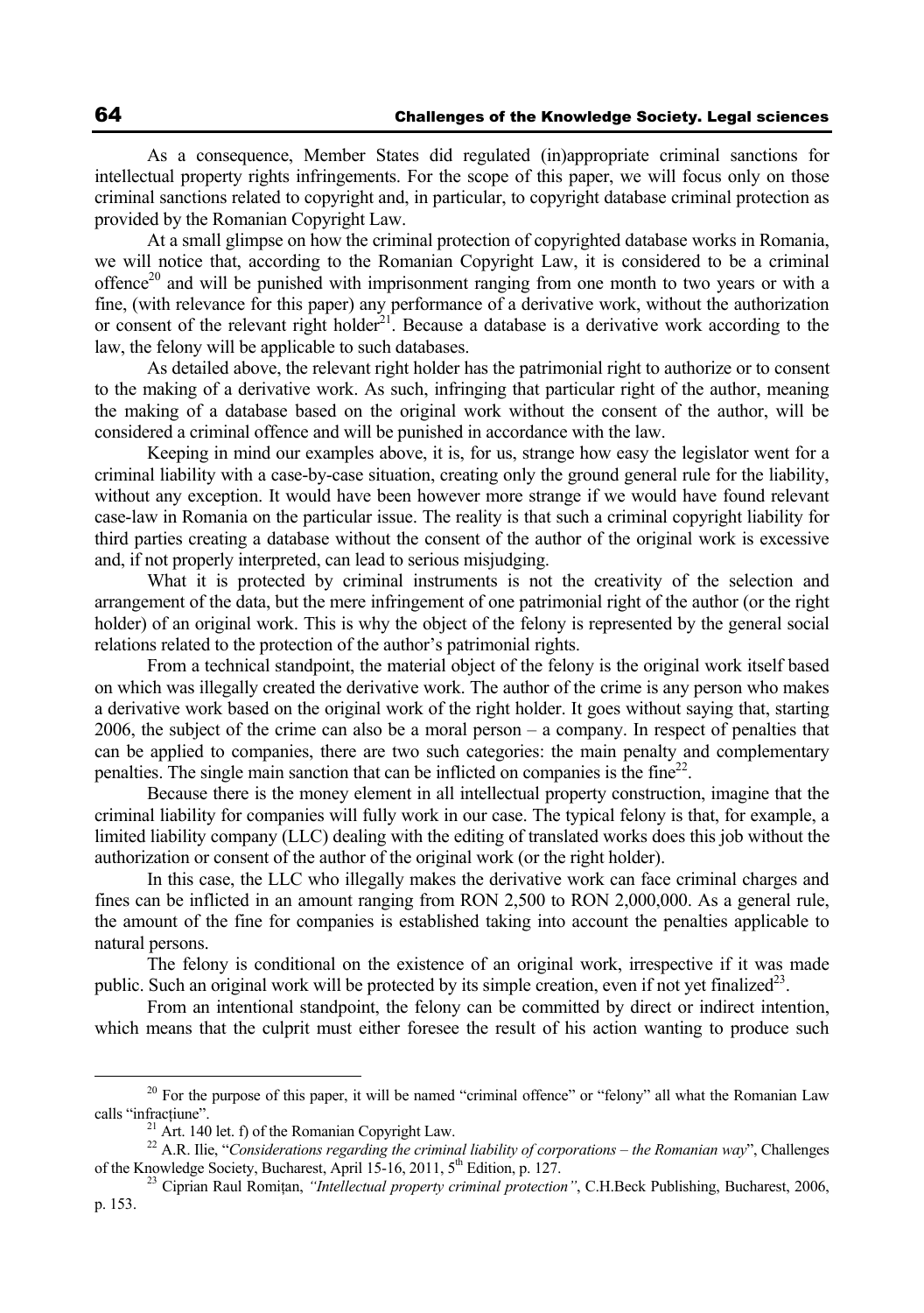result by committing the guilty action or, foresees the result of his action and, although he does not

wants to commits the action, he accepts the possibility that the result will be produced. In our case, the illegal making of a derivative work will always be committed by intention, either direct or indirect, meaning that the natural person or the company will always seek to create a derivative work from the original creation of the author, without searching the authorization or consent of the right holder.

As such, the law criminally sanctions the making of a database without the consent of the right holder of the original work. This is a fact under the Romanian Copyright Law. In practice, however, the applicability of such a felony can be subject to serious concerns due to the general wording related to the illegal actions of the culprit.

As anticipated above, we do consider that making a derivative work does not always require the authorization of the original work right holder and it should be more carefully established the most suitable ways to protect creative derivative works, instead of strongly prohibit the general use of related works.

According to the Romanian Copyright Law, *sui generis* rights intend to protect database owners against the unfair extraction of all or a substantial portion of the database's contents. As it will be detailed below, the Romanian legislator wanted to criminally sanction the extraction and/or re-utilization of the database contents made without the owner's consent.

### **II) A** *SUI GENERIS* **RIGHT FOR DATABASE PROTECTION**

This section will firstly present the meaning of the special *sui generis* right (A) and will secondly try to understand how one can face criminal charges for making available to the public the content of a database (B).

### *A) The relevance of special protection attributed to database owners*

Articles  $122<sup>1</sup>$  to  $122<sup>4</sup>$  of the Romanian Copyright Law provide special *sui generis* right protection of database. The provisions were introduced in 2004 by law no. 285/2004 for the modifying of the Romanian Copyright Law<sup>24</sup>. According to the law, the creator of a database (database owner) is either a natural person or an entity which made a substantial quantity or quality based investment in order to obtain, verify and/or present the content of a database.

As a general rule, the database owner has the patrimonial right to authorize and to prohibit the extraction and/or re-utilization of the whole or of a substantial part, evaluated qualitatively or quantitatively, of the contents of that database.

Up to this point, it is obvious that the special *sui generis* rights do not require any level of creativity attributed to databases. Even if the provisions on the special *sui generis* rights are copied from the Database Directive, neither one of the instruments provide a definition for "qualitatively or quantitatively" investment, nor for "substantial investment".

The "extraction" and "re-utilization" are however defined both by the Database Directive and the Romanian Copyright Law. The "extraction" means the permanent or temporary transfer of all or a substantial part of the contents of a database to another medium by any means or in any form and "re-utilization" means any form of making available to the public all or a substantial part of the contents of a database by the distribution of copies, by renting, by on-line or other forms of transmission<sup>25</sup>. The law also expressly provides what is not considered to be an extraction or reutilization, and that is the public lending (although not defining the terminology).

<sup>&</sup>lt;sup>24</sup> Law. no. 285/2004, published in the Official Gazette no. 587 of June 30, 2004. The law retakes the provisions of the 1996 Database Directive. provisions of the 1996 Database Directive.<br><sup>25</sup> Art. 7 point 2 of the Database Directive. Art. 122<sup>2</sup> para. 2 of the Romanian Copyright Law retake the

definitions with some minor wording adjustments.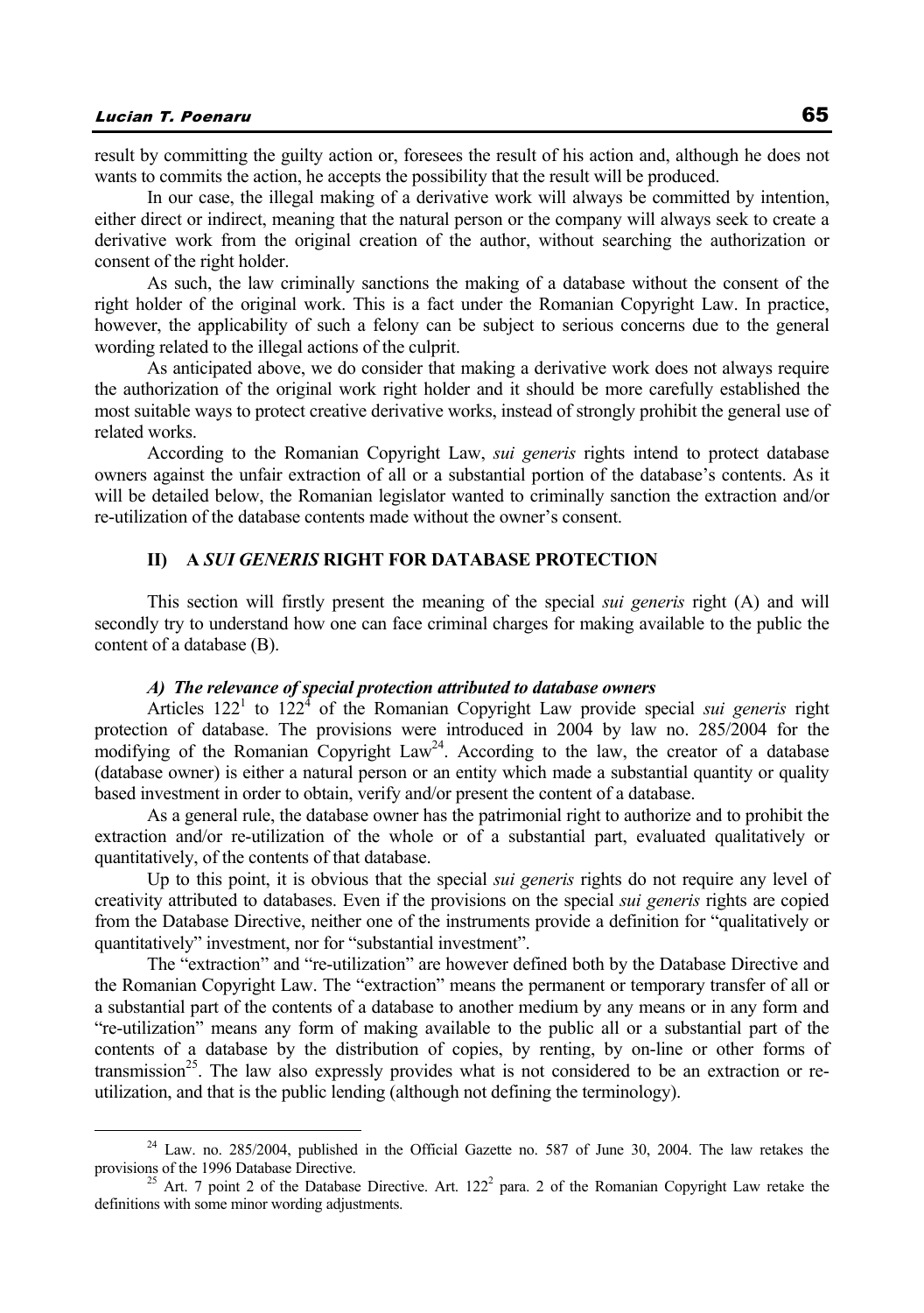Both the Database Directive and the Romanian Copyright Law duly establish the exceptions to the *sui generis* right.

As such, lawful users of a database which is made available to the public in whatever manner may, without the authorization of its maker, extract or re-utilize a substantial part of its contents: (a) in the case of extraction for private purposes of the contents of a *non-electronic database* (emphasis added); (b) in the case of extraction for the purposes of illustration for teaching or scientific research, as long as the source is indicated and to the extent justified by the non-commercial purpose to be achieved; (c) in the case of extraction or re-utilization for the purposes of public security or an administrative or judicial procedure.

The law allows therefore the extraction for private purposes but only of non-electronic database. Even though "private purposes" are not expressly defined by the Database Directive, we consider that private purposes do refer to the general possibility to make a private copy, without the consent of the right holder, provided by the Directive 2001/29/EC on copyright.

Such private copy is however possible only for non-electronic database, which means that any substantial extraction of the contents of an electronic database, even in private purposes, is fully prohibited by the law. Without going into much detail, it was interpreted by the relevant doctrine that "private use" may refer to the normal family circle, including friends<sup>26</sup>.

Such findings are essentials considering that the majority of available databases are electronically created and refer to data made and available on the internet (or some other electronic networks).

On the other hand, European courts have formulated different factors in determining what constitute a substantial investment in the creation of a database which will qualify for a *sui generis* protection. It goes without saying that such factors usually refer to money.

The Database Directive expressly states it that the making of databases requires the investment of considerable human, technical and financial resources<sup>27</sup>. Recital 39 speaks more generally of the financial and professional investment and recital 40 in the Database Directive assures that the investment may consist in the deployment of financial resources and/or the expending of time, effort and energy of the database maker.

Summarizing the provisions in the Database Directive pertaining to the investment, it results that the investment can be material, financial or human. "Financial" means money, "human" means time, effort and energy for the maker and "material" basically represents the buying of materials and equipment necessary for creating the database.

Courts have generally been confronted and interpreted all types of investments which trigger *sui generis* protection of database. For instance, employing a number of persons to collect data was qualified as a human investment<sup>28</sup> and the acquisition of computer equipment has been seen as a material investment $^{29}$ .

The substantiality of the investment is only indicated by the Database Directive. As such, "as a rule, the compilation of several recordings of musical performances on a CD does not come within the scope of this Directive, both because, as a compilation, it does not meet the conditions for copyright protection and because *it does not represent a substantial enough investment to be eligible under the sui generis right*" (emphasis added)<sup>30</sup>.

 <sup>26</sup> P-Y. Gautier, *"Propriété litteraire et artistique"*, Presses Universitaires de France, Paris, 1996; C. Colombet, *"Propriété littéraire et artistique et droits voisins"*, Dalloz, 1997; André Bertrand, *"Droit d'auteur et les droits voisins"*, 2eme édition, Dalloz, Paris, 1999.

<sup>&</sup>lt;sup>27</sup> Recital 7 of the Database Directive.

<sup>28</sup> See for example, *Union Nationale des Mutualites Socialistes v./ Belpharma Communication*, TPI Bruxelles, 16 March 1999; *British Horseracing Board v./ William Hill*, 2001.<br><sup>29</sup> See for example, *British Horseracing Board v./ William Hill*, 2001.<br><sup>30</sup> Recitat 19 of the Database Directive.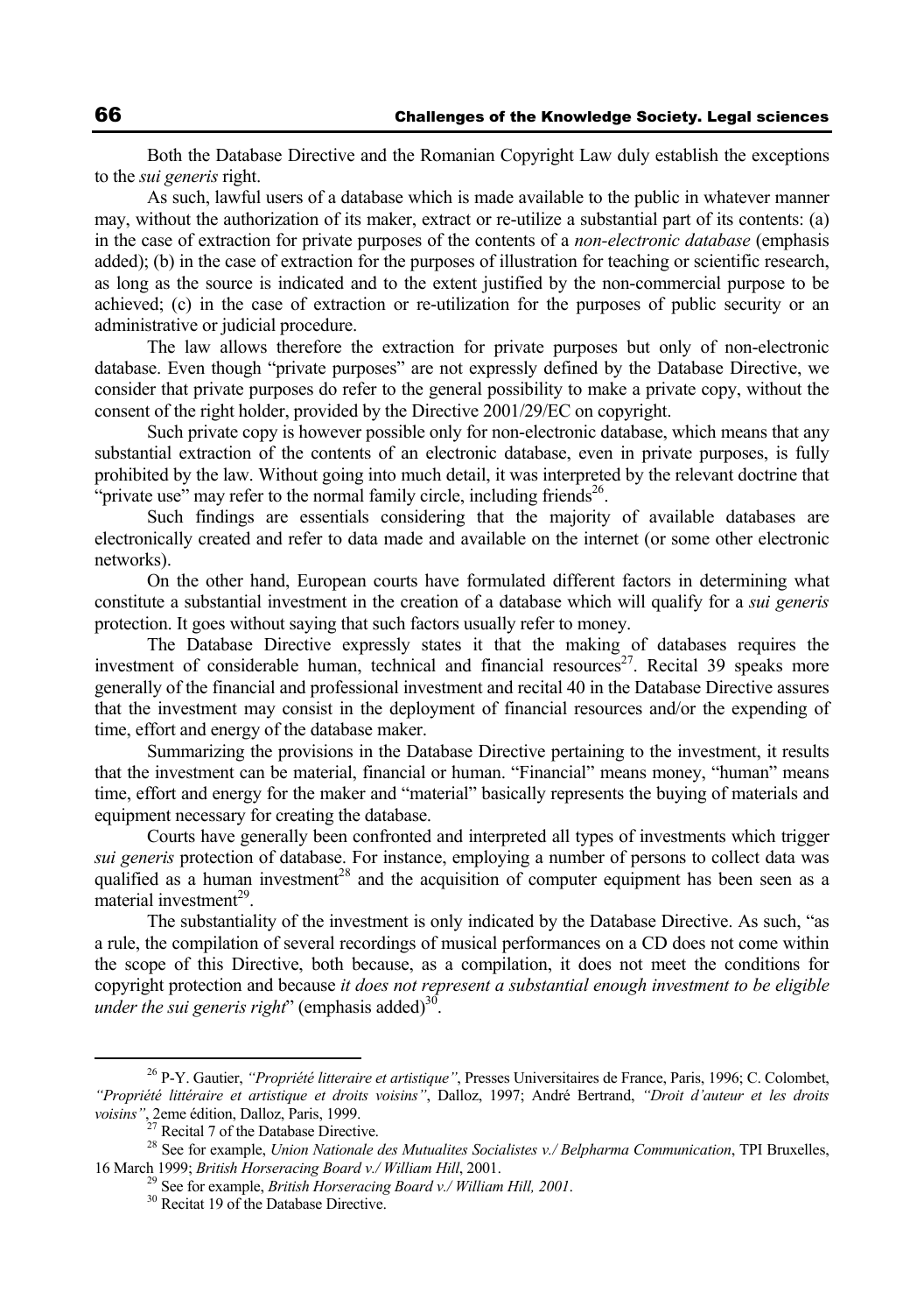# Lucian T. Poenaru 67

We therefore tend to react to such a provision by saying that all what it is above such a (minimum) level of investment will have to be considered substantial. As a consequence, if a compilation of musical performances on a CD is, *as a rule*, insubstantial investment, what happens to compilation of data on a server, for example, or a relatively large compilation of movie based data that apparently just fit a DVD? Are such systematic works substantial? In fact, the answer will have to be on a case by case basis answered in court.

In a *Spot* case<sup>31</sup>, company Spot explored a cinema based internet site which was used to reveal the programming of theatres in Belgium. In September 2000, Spot concluded with Numedia Channel a contract according to which the latter company monthly purchased the programming of theatres from Spot. The contract was terminated in May 2001.

However, Numedia Channel continued to extract information from cinebel.be, making them available on its own website, allocine.be. As part of the Numedia Channel defense in court was that cinebel.be is not a substantial investment in accordance with the provisions of the Database Directive.

The ECJ established however that in order to argue the insubstantiality of the database investment, it must be taken into consideration not only the prior and preliminary investments for creating the database (even if the expenses were amortized), but also any current expenses necessary to maintain and update a database.

In such a context, think, for instance, any job site that offers a variety of workplace offers. Is such a site a real database which should benefit from a *sui generis* protection provided by the law?

The answer will in fact depend on the way the job finder site was created and if such a database reflects an investment. What happens in practice is that the job finder site usually means a compilation of job announcements gathered on the site by the applications (job offers) sent by employers. The investment in this case is therefore the one associated with the financials and technology for creating the site (i.e. domain name, servers, personnel, etc.).

Because the information in the site goes public, the risk for the creator/ owner of the database will always refer to the general possibility for illegal extraction and / or re-utilization of the database content. Such illegal actions are basically made by so-called aggregators (search engines) which collect the information available on different specialized sites and put it together so as third parties can easily find it.

Even if such a practice can be favorable to end-consumers, the problem raised refers to the (illegal) extraction of the information contained in the database. According to the law, criminal liability is therefore foreseeable.

#### *B) The illegal making available to the public of database content*

As a general observation, the Database Directive does not provide a clear guideline for determining if a database qualifies for the *sui generis* right. This is without a doubt applicable for the Romanian Copyright Law dealing with this special right.

It is essential to observe that the Romanian Copyright Law chooses to criminally sanction the infringements to the protectible databases. We find this yet shocking in such a context where European Courts have not found a definitive test for database infringement. We consider this approach a little too drastic to cope with.

According to the Romanian Copyright Law, it is considered to be a crime and it will be punished with imprisonment ranging from one to four years or with a fine, the making available to the public, including by internet or by other computer networks, without the consent of the right holder, of *sui generis* rights *or copies thereof* (emphasis added), irrespective of the medium, so that the public can access them in any place or moment individually selected<sup>32</sup>.

 $31$  *Spot (cinebel.be) v/ Canal Numedia (allocine.be)*, Bruxelles January 18, 2002.

 $32$  Art. 139 $\text{8}$  of the Romanian Copyright Law.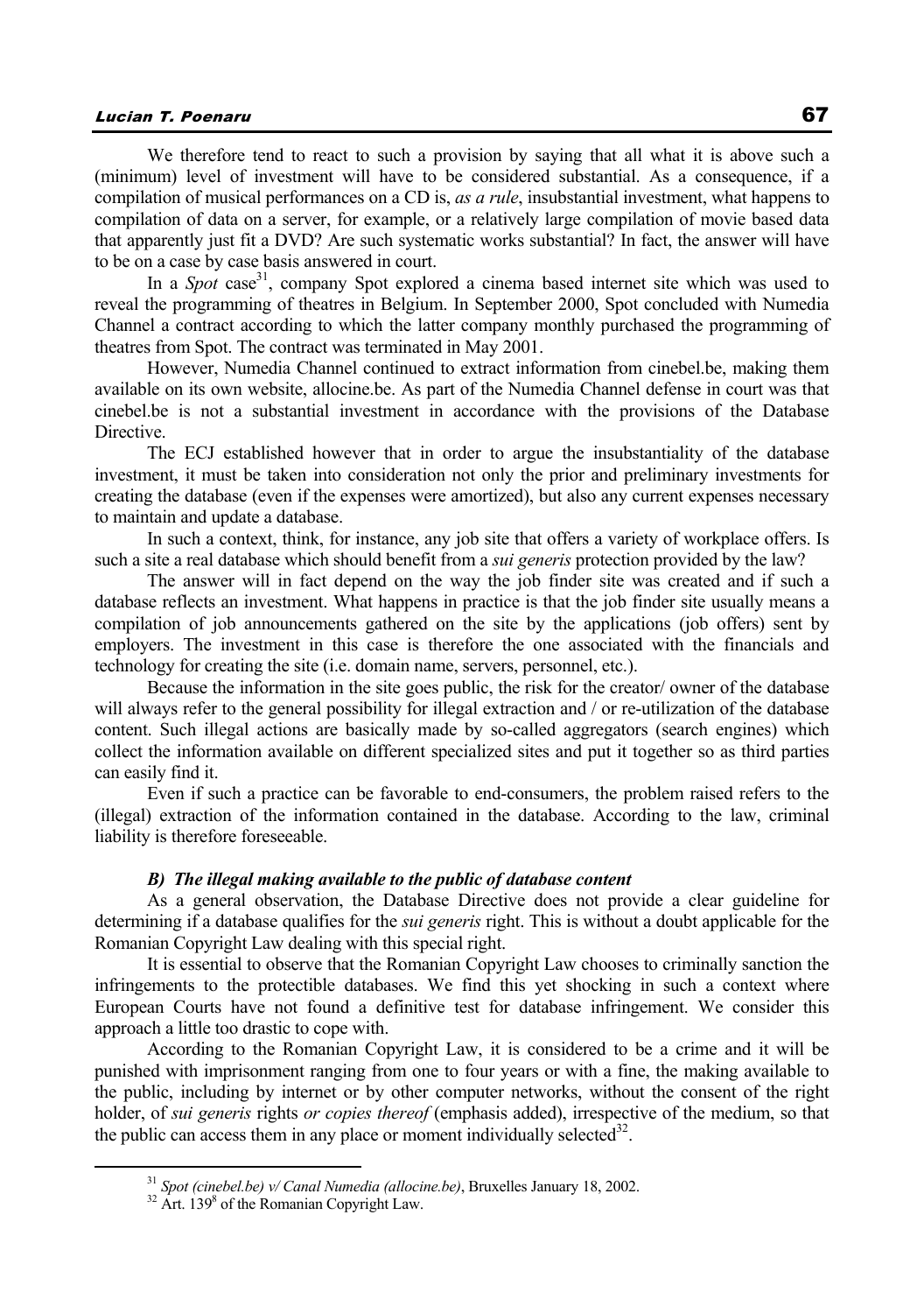Carefully analyzing the *verbum regens* of the above felony, it will be noticed that the crime retake the content of the patrimonial right of the database maker to re-utilize the entirety or the substantial part of a database. As detailed above, the re-utilization of a database content means, in particular, any form of making available to the public the content of a database by distributing copies, renting or making available to the public the content of the database.

According to the ECJ case law, the extraction and re-utilization which affects the totality or a substantial part of the database require without a doubt the authorization of the maker of the database even if the database is partially or totally made available to the public or if the maker of the database authorized third parties to distribute to the public the database<sup>33</sup>.

From a criminal law standpoint, the object of the felony is represented by the social relationships assuring the protection of database right holders<sup>34</sup>. Such a protection will obviously be activated if the compilation of data is a database as defined by the Database Directive and the Romanian Copyright Law.

The material object of the felony is represented by the database itself or, as expressly provided by the law, by the copies of the database.

In this way, it is important to note that according to a largely debated Google case law<sup>35</sup>, as a general rule, Google automatically index all web pages by the "Googlebot" program and, in addition, creates a copy of every page that it indexed and stores it in a file called "cache" file.

Alongside the results of a search in Google, such results will also include the results of the cached pages. Accessing the cache page will redirect the user to the copy of the webpage made by Google and not to the original webpage. *Field* claimed in front of the court that Google infringed its rights by the fact that user accessed the cache pages and downloaded information thereof.

Without going in to much detail, Google won the *Field* case and the arguments of the court referred to the general "fair use" principle in the US Copyright Act as it regards the copying and distribution of protected works by cache indexing.

Such a "fair use" principle is not however fully applicable as per the provisions of the Romanian Copyright Law. The Romanian law does not contain a general fair use principle to justify the copying (extraction) of the contents of a database. Consequently, according to the letter of the law, it will be a felony any making available to the public of the contents of a database or the copies of such data, without the consent of the right holder.

In this way, it doesn't really matter the scope of usage of the indexed data as long as such data was illegally extracted or re-utilized without the proper consent. However, according to the ECJ case law, they tend to measure the substantiality of the extraction by looking at the data's value or at the infringing activities from a database maker's perspective<sup>36</sup>.

Thinking again of our dedicated search engines (aggregators) it was observed in practice that such a search engine infringed an online telephone directory owner's database right, because it provided its users the extracted data without referring them to the original directory<sup>37</sup>.

As such, for both the extraction and the re-utilization, their scope lies in the breadth of the definition of substantial part. Only knowing if the extraction and/or re-utilization were substantial can make the action illicit and (probably) request criminal charges for the culprit.

<sup>&</sup>lt;sup>33</sup> ECJ, *The British Horseracing Board Ltd and others v/ William Hill Organization Ltd*, para 61.<br><sup>34</sup> Constantin Duvac, *"Analysis of the felony provided by art. 139<sup>8</sup> on Law 8/1996", RRDPI, 4/2007, p. 45.<br><sup>35</sup> Nevada* 

<sup>&</sup>lt;sup>36</sup> Xuqiong (Joanna) Wu, "E.C. Database Directive, Foreign & International Law: Database protection", 2002 Berkeley Technology Law Journal & Berkeley Center for Law and Technology, Vol. 17:571, p. 583. 37 See P. Bernt Hugenholtz, *"The New Database Right: Early Case Law from Europe"* (paper presented at

Ninth Annual Conference on International IP Law & Policy, Fordham University School of Law, New York, Apr. 19- 20 2001), available on http://www.ivir.nl/publications/hugenholtz/fordham2001.html (visited on January 31st, 2012).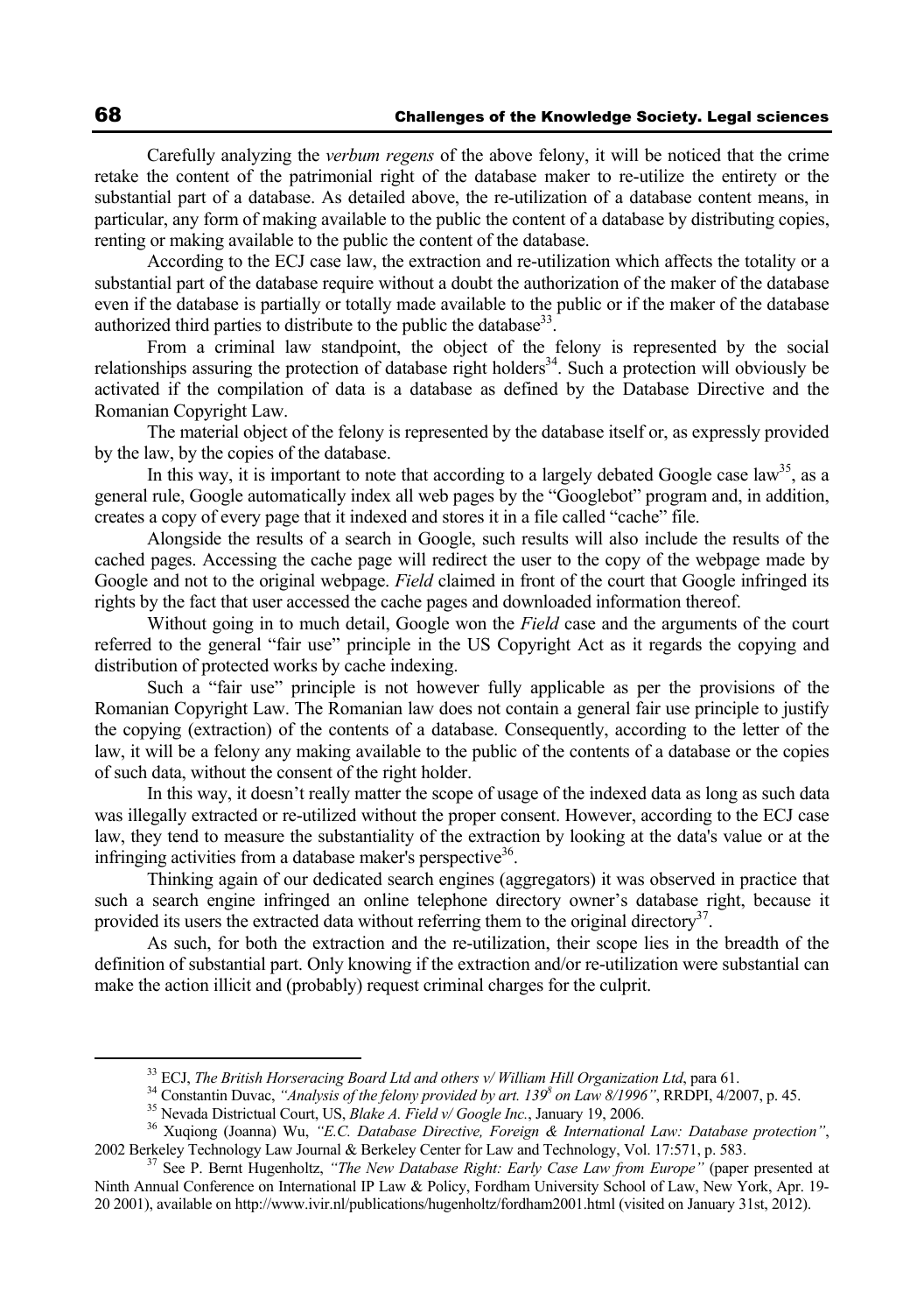### **Conclusion**

It goes without saying that the Database Directive has primarily set the agenda for national and international database protection. This happened back in 1996 and managed to internally influence the protection granted by the Romanian Copyright Law since 2004.

As a consequence, the Database Directive and the Romanian Copyright Law provide a twopronged test to determine if a database is eligible for protection<sup>38</sup>. Firstly, the database will qualify for the protection by copyright if it contains information arranged and/or structured in an original, yet systematic way. Secondly, the database will benefit from a special *sui generis* right if was created by a substantial investment.

In both cases, the Romanian criminal protection of database appears to us excessive. Even though there isn't much Romanian criminal case law on the issue, the consequences that may appear by interpreting the provisions of the law are huge and can lead to disproportionate criminal charges.

In a pure internet era, criminal liability attributed to almost any data exchange or "extraction" can cause damages not only to the public data exchange process, but also to the private use of households, those individuals that can, at some time, be original and create their own work, being further protected. The recent debate triggered by the adoption of ACTA provides an argument in this line.

This paper only tried to draw the attention on the practicalities around having database infringements criminally sanctioned. The herein presentation is thus intentionally non-exhaustive. It will take more than a study to help the criminal authorities understand that the special *sui generis* right infringements are naturally related to the rationale of general intellectual property rights: creativity generating money.

### **References**

#### **Books:**

- BERTRAND, André, *"Droit d'auteur et les droits voisins"*, 2eme édition, Dalloz, Paris, 1999.
- COLOMBET, C., *"Propriété littéraire et artistique et droits voisins"*, Dalloz, 1997.
- EMINESCU, Yolanda, *"Copyright"*, Lumina Lex Publishing, Bucharest, 1994.
- EMINESCU, Yolanda, *"Copyright. Law no. 8 of 14 March 1996. Annotated"*, Lumina Lex Publishing, Bucharest, 1997.
- EMINESCU, Yolanda, *"The legal regime of intellectual creation"*, second edition, Lumina Lex Publishing, Bucharest, 1997.
- GAUTIER, Paul-Yves, "*Propriété litéraire et artistique*", Presses Universitaires de France, Paris, 1996.
- LAZĂR, Valerică, *"Criminal charges for intellectual property rights"*, All Beck Publishing, Bucharest, 1999.
- LAZĂR, Valerică, *"Criminal charges for intellectual property rights"*, Lumina Lex Publishing, Bucharest, 2002.
- ROMIŢAN, Ciprian Raul, *"Intellectual property criminal protection"*, C.H.Beck Publishing, Bucharest, 2006.
- ROŞ, Viorel; SPINEANU-MATEI, Octavia; BOGDAN, Dragoş, *"Copyright and related rights. Treaty"*, All Beck Publishing, Bucharest, 2005.

#### **Journal articles:**

- ANECHITOAE, Constantin; STAN Mădălina; CASAPU Mariana, *"Sui generis rights for database creators (I)"*, RRDPI, 2/2007.
- ANECHITOAE, Constantin, *"Sui generis rights for database creators (II)"*, RRDPI, 3/2007.

 <sup>38</sup> Xuqiong (Joanna) Wu, *"E.C. Database Directive, Foreign & International Law: Database protection"*, 2002 Berkeley Technology Law Journal & Berkeley Center for Law and Technology, Vol. 17:571, p. 578.